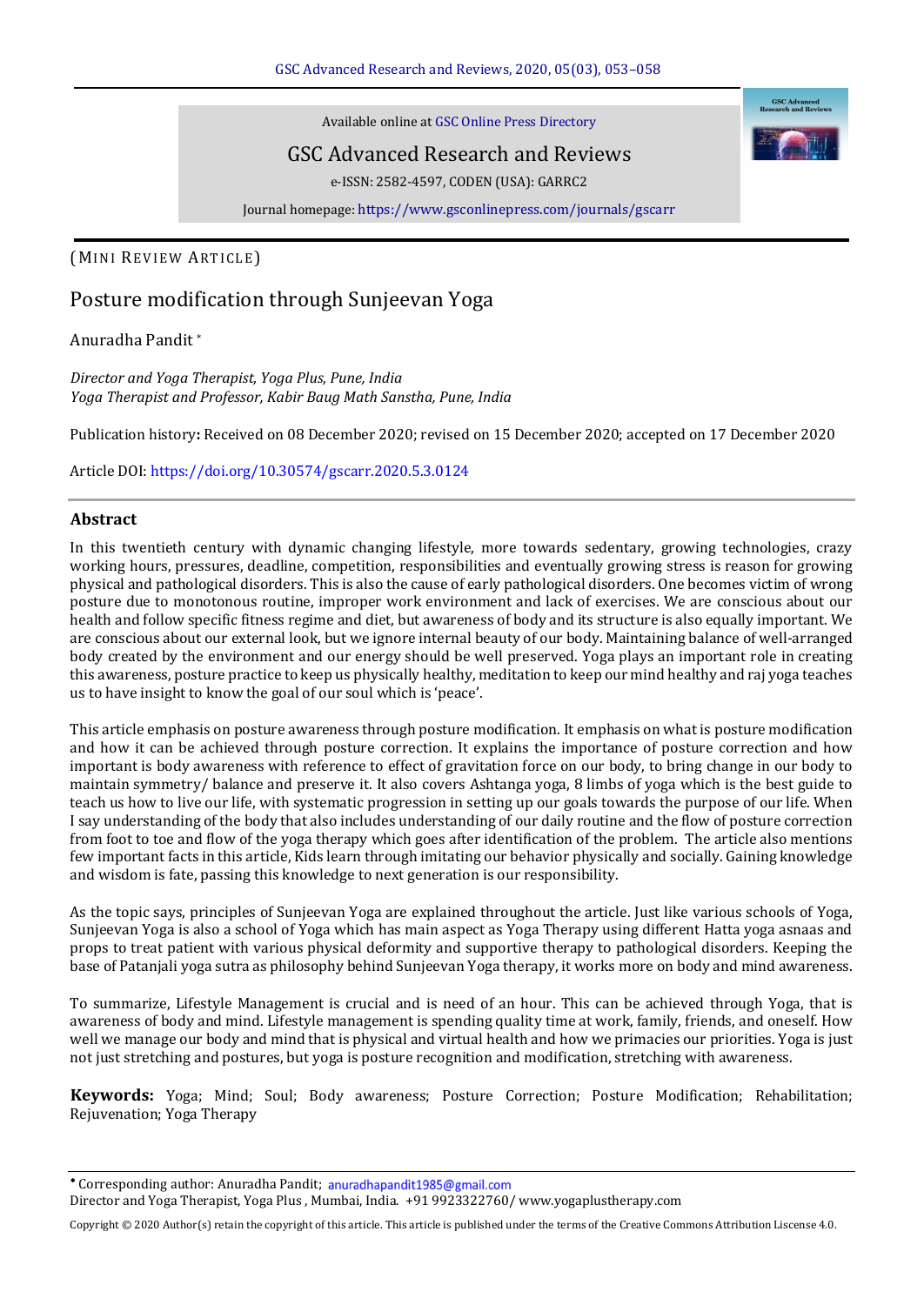# **1. Introduction**

The word 'Yoga' comes from the Sanskrit root 'Yuj', which means union, union of body, mind and soul. If we leave soul part aside for time being and just concentrate on mind and body that will lead to posture modification. Maximum population is stuck in vicious cycle of mental and physical stress. So, we should only concentrate on mind and body and connect them with help of breathing.

In everyday life, at work, with our family, both mind and body should be in harmony to complete any action successfully. This will lead to healthy, positive, and successful life which we are striving for throughout our life. Lack of harmony leads to distress and it affects us mentally and physically. To achieve peace of mind and reach at the point of meditation, one must also go through physical stability. For meditation we need good and comfortable posture.

What is posture modification? You must have heard this word from doctors. But what does it mean? Posture modification means to understand the monotonous movements or routine, its effects on your body physically and mentally and resulting in distress. It is crucial to manage our lifestyle by spending quality time with our work, family, friends and oneself. How well one manages to maintain their health and controls mind is lifestyle management. Yoga plays an important role in achieving this, as the name says it all, it helps to keep body and mind healthy and ultimately achieve peace, which is the main objective of the soul.

Posture modification can be achieved through posture correction. What is posture correction? Gravitational force and our centre of gravity play very important role in determining our posture. Do we ever think of importance of gravitational force on our body, how it works in each posture, and whether the equilibrium of our body is maintained? Is our center of gravity in alignment or is it shifted as per our sitting posture which then disturbs the equilibrium of our body? Now how yoga will help in achieving this? As mentioned earlier yoga is union of body and mind. This is achieved through stability. That is, stability in mobility and mobility in stability. We always perform all the postures using every part of our body, towards right, left, vertical and horizontal. When we do that, we realize the asymmetry pattern of our body and correct it. We hold a posture for longer time to train those muscles which then allows us to gain more flexibility and lightness which then helps us to be agile and quick in our actions. This is mobility in stability. And when we go into some posture and stay in that posture, is stability from mobility. This is performed every day in our daily routine while working or doing other chores. This awareness is achieved through yoga practice and teacher's guidance. Mind plays an important part in understanding the symmetry and maintaining the equilibrium of the body. Once this is established, the next step that is meditation is possible.

The art of walking is not taught by anybody. It is considered as natural tendency of human being. Since walking is the special characteristics of human being, wrong walking technique or improper usage of postures described above can lead to deformity. All the daily activities like sitting, standing and lying down are not taught by anybody, they are considered natural, but all these actions have some scientific study behind it. Overuse or wrong habit can cause physical deformity which later if not cured leads to physiological deformity which still not treated changes into permanent pathology.

Body weight and obesity are not the only factors causing pain in joints. Bad posture, if not corrected in time can cause bone deformities and painful joints. It is not always the weight of the body which is causing pain in joints. Our body frame is made from bones and forms the structure of our body. And the muscles, fats and organs are placed symmetrically to form shape of our body. Everybody cannot be thin, and it is not true that thin people don't suffer from deformity or don't have pain. With yoga practice, postural correction is possible, with equal distribution of required fats, burning of unnecessary fats and maintaining the form of the body. This will give a form to the body and not thin body.

### **2. Postural correction**

Postural correction starts from foot to head. The observation should be based from actions from ankle to head. Let's see the flow chart.

The position of the foot is particularly important, stepping of our foot outwards laterally or inward medially create pressure on ankle joint, thus give pressure on lateral and medial condyles of the knee, thus reducing space in the joint and increase friction between knee joint thus giving pain in knee joint. To reduce knee pain, we adjust positioning of hip joint. This increases pressure on pelvic girdle and hip muscles and six deep rotator muscles and ultimately pinches the sciatic nerve which passes through these six deep rotator muscles. This gives pain to whole leg. This brings pressure on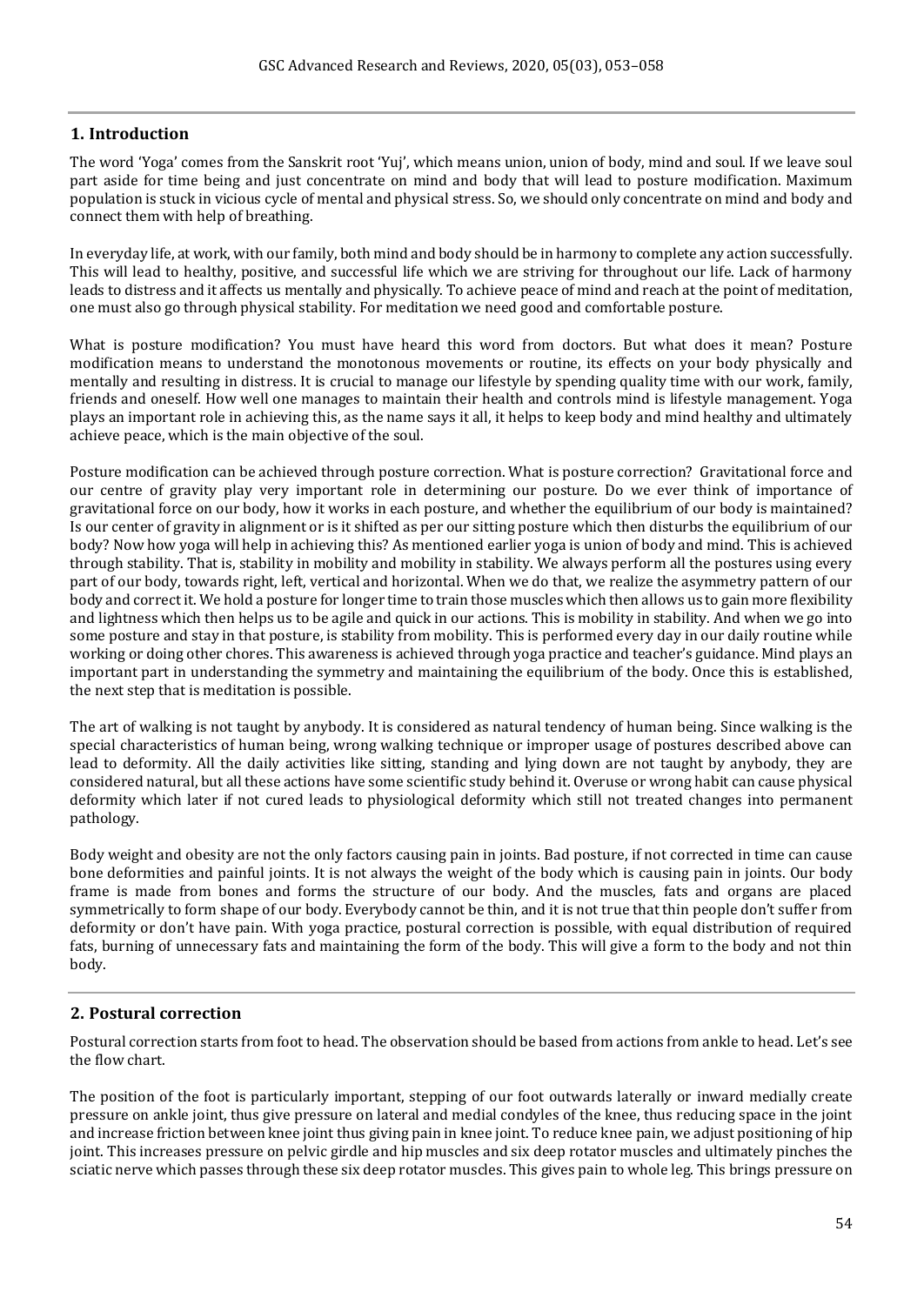lower back. To avoid the lower back pain, one starts dropping shoulder, this brings pressure on chest muscles and stomach and there is downward rotation of the pelvic girdle. This again brings pressure on knee joint and ankle joint.

This flow also starts from shoulder girdle. Because of the growing new technologies, mobile phone, laptops replacing computers or desktops, the head is tilted download, bringing pressure on neck and upper back at posterior part of the body, shoulders on anterior side of the body, thus giving pressure on chest – stomach- knee- ankle- knee- hip-thus on lower back.



**Figure 1** Evaluation of Posture Correction

Human being is different from other animals because he can stand on two legs, walk on two legs, sit down keeping back straight and lie down on back with straight legs. Also, we have intelligence which makes human race most superior of all. Like in earlier times, we don't hunt or eat raw food. In today's world we must work hard to earn money and in exchange we satisfy our basic needs and other luxuries of life. At work, the action is monotonous, using same set of muscles continuous for years which leads to disturbance of the symmetry of the body/ disturbing the balance of the body. This leads to discomfort, pain and stress which eventually leads to deformity. Physical discomfort leads to voluntary deformity like arthritis, spondylitis etc. and stress leads to involuntary deformities like diabetes, cholesterol, hypertension etc. This doesn't happen instantly, but it is a result of years of postural negligence and lack of knowledge. We evolved from active to sedentary lifestyle.

The effects of aging on joints are influenced by genetic factors and by wear and tear and vary considerably from one person to another. Although degenerative changes in joints may begin as early as age 20. Degeneration is results from a combination of aging, obesity, irritation of the joints, muscle weakness due to lack of exercises, incorrect postures,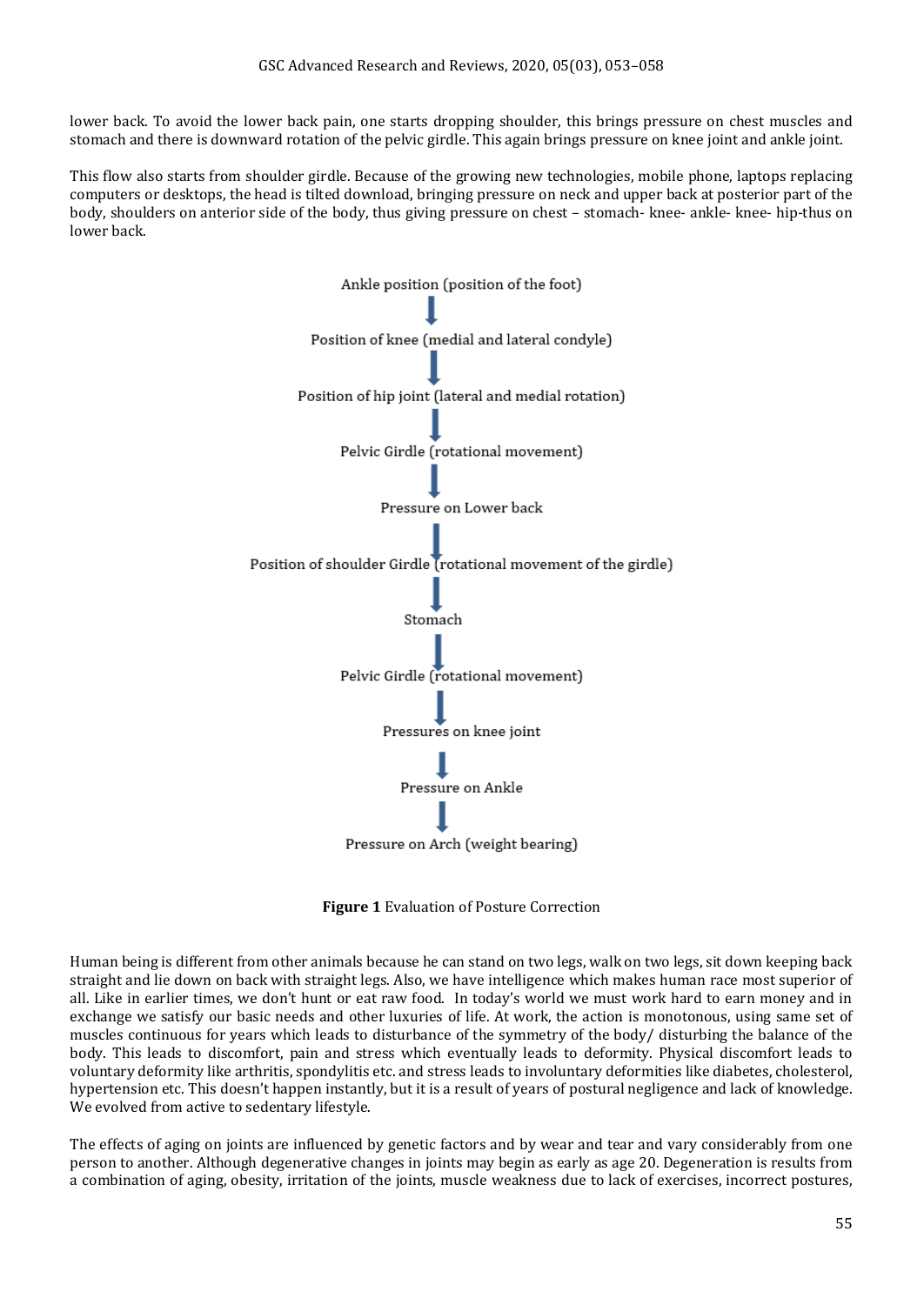wear and abrasion. Commonly known as wear and tear. Stretching and aerobic exercises that attempt to maintain full range of motion are helpful in minimizing the effects of aging. They help to maintain the effective functioning of ligaments, tendons, muscles, synovial fluid and articulate cartilages.

There is also one important aspect which we usually tend to forget, whatever we learn throughout our life from childhood till we are adults, is genetically or environmentally pass on to our next generation. A baby after he/she is born, he imitates (his/her parents, people round) how we walk, stand, sit, talk, express and communicate. Therefore, if we are teaching them how to be a good human being, they are also learning our attitude towards our own body.

Postural correction can also be explained as rehabilitation and rejuvenation. Rehabilitation is the action of restoring someone to health or normal life through training. Rejuvenation is the action or process of making someone or something look or feel better or more vital. This is what postural correction is. But what is missing in both above meanings as per dictionary, is giving knowledge and understanding to the person who is under distress. With help of doctor or therapist one will improve his health but unless the person is not aware of the cause of his deformity, he will again suffer and again go in the state of distress. So here rehabilitation has taken place but there is no rejuvenation. Person is already motivated to learn and understand and bring awareness as he is free from his stress, physically and mentally, therefore with knowledge and understanding, the person will come back to his normal self, maintain it and run his life with more discipline. Thus, he is also being responsible to pass this corrective knowledge to next generation.

This postural correction is also important while performing yoga posture. We must perform under guidance of the teacher. There are various postures standing, sitting, lying down, inverted, back bending and forward bending. All these postures are not done just as mentioned but one must understand how to place the appendages in each of the movement. E.g., When we are performing standing posture, we must see placement of our foot, hip, shoulders, and hands. Similarly, in sitting, lying down and forward bending postures. While performing inverted posture, we need to be aware whether the pressure is on neck or on shoulders. Our neck is very sensitive, and it is meant only to hold the weight of our head and not our whole body. Similarly, while doing back bending, the pressure should not be on lumbar area, that is we should not bend in lumbar area, which can give more pressure on the curvature and thus giving us pain. This is not only important for the person who is performing but also important for all the yoga teachers to know.

# **3. Sunjeevan Yoga**

How does a Sunjeevan yoga therapy help in rehabilitation? With help of different props and specific programme of postures/ asanas, a therapist helps to achieve posture modification.

Let us see the flow from action to deformity to rehabilitation to cure to prevention to rejuvenation to achieving the change as permanent change.

As per the flow, initially we must understand the daily routine and pattern of work and actions related to that. Even we must understand the genetic reasons behind the deformity if any or is the deformity completely mechanically. If the deformity is genetic or any medical condition is involved, it is best to consult the doctor. The mechanical deformity can be reversed through postural correction. Ones the detail understanding is established regarding the work pattern, we can define the set of muscles related to it and its effects on joints, as the main reason is shortening of the muscles around it. We will understand regarding joints and its effects in the later articulate joints. With study of joints, we also learn about the degenerative process in the joint and following strain on muscles, friction in joints, pain, distress, nerve compression or pinching around that area. Usually the distress part is not actually the area of distress for the person. But because of distress, the person starts adjusting and bring changes in the normal bodily postures and the muscles are overloaded by performing its own action and also acting as support. If the problem is at earlier stage of distress where there is no postural adjustment, then the cure is comparatively faster since the recognition of the problem is done at early stage. Ones the initial analyzing, postural adjustment, physiological changes (muscular skeletal) is establishes, we can plan stretches, postures and proper therapy. Since the therapy has reduced the pain and distress, the person is highly motivated to understand, learn and bring awareness and gain knowledge regarding the postural adjustments and later postural corrections we have done. This part is very important, the effect has to be sustained for lifetime. At this stage counselling to the person is also necessary to motivate him to follow and keep practicing exercises forever.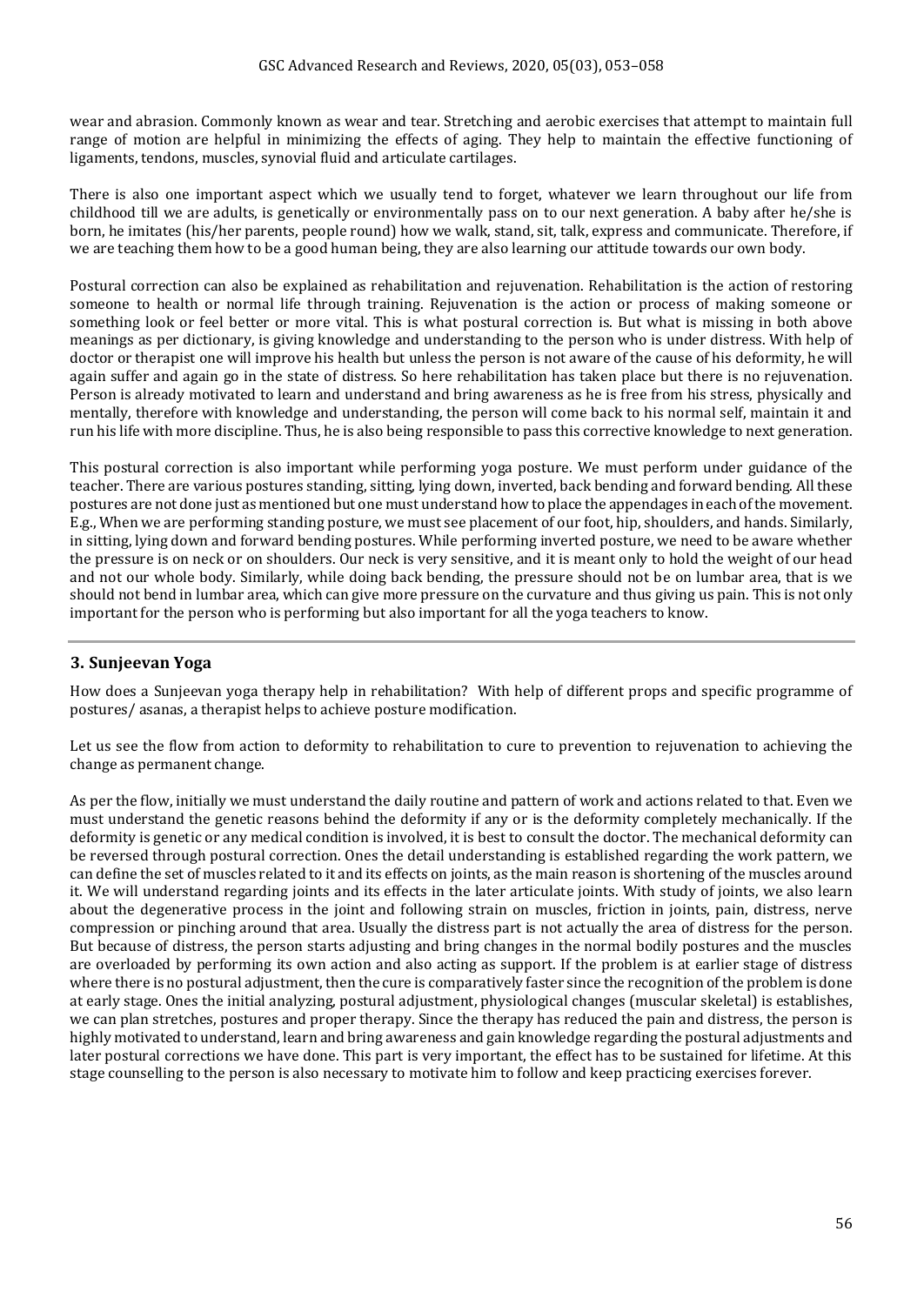

### **4. Conclusion**

Yoga is to understand the language of the body in which all parts of the body are its alphabets. To make one spelling, different alphabets must be organized with appropriate meaning. Any spelling mistakes changes the entire meaning likewise any change in the functioning of the body changes the entire language of the body. Yoga is not just doing asanas but Yoga is to bring awareness working on mind and body before jumping on Pranayama and Meditation.